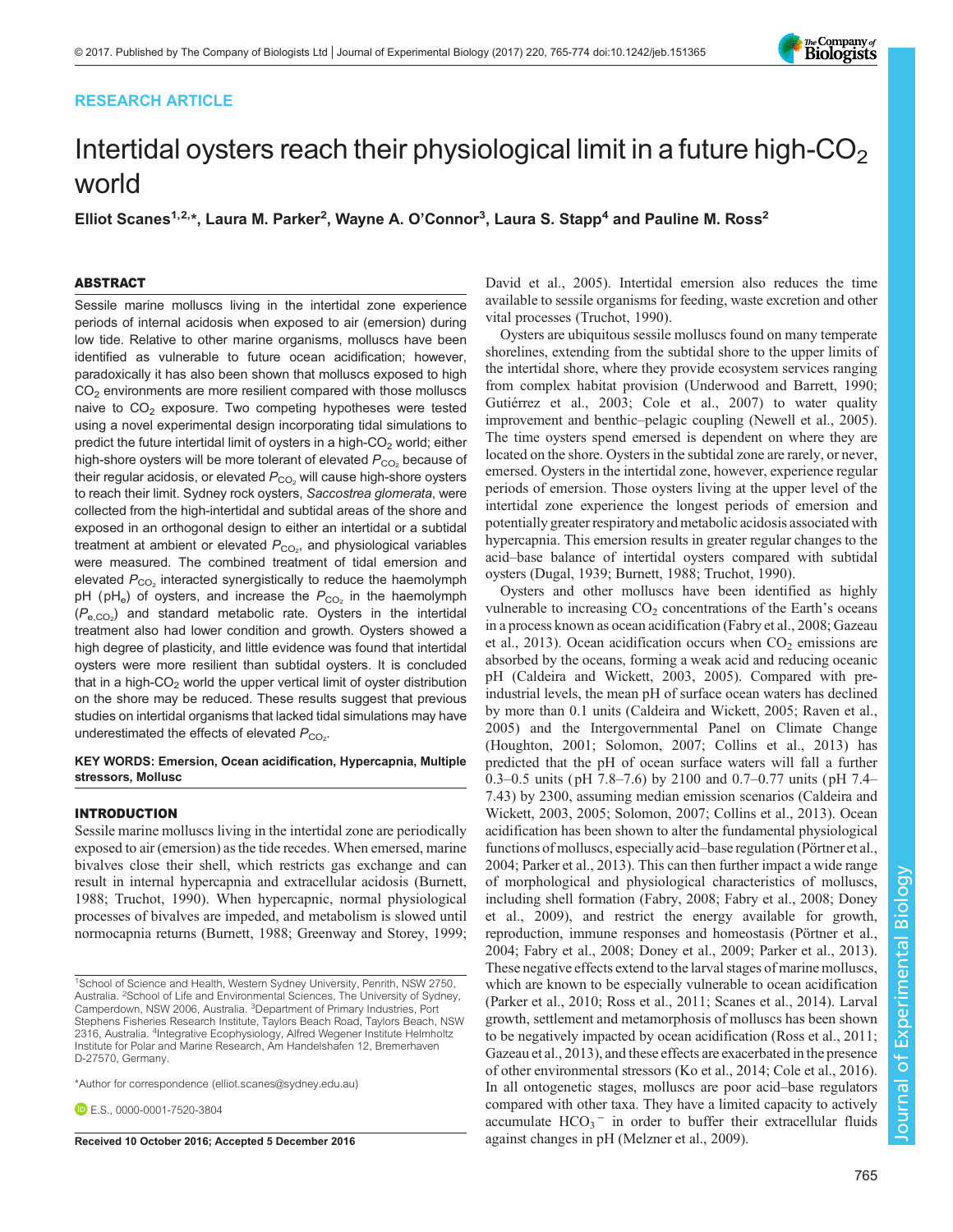Paradoxically, however, while the effects of ocean acidification are predicted to be most severe for molluscs living at the limits of their physiological stress tolerance ([Sokolova, 2013](#page-8-0); [Gazeau et al.,](#page-8-0) [2013](#page-8-0)), it has also been shown that molluscs living in environments naturally high in  $CO<sub>2</sub>$  are more resilient [\(Thomsen et al., 2010](#page-9-0); [Parker et al., 2012](#page-8-0), [2015](#page-8-0)). The resilience of organisms to environmental stress can be mediated through plastic responses, genetic adaption and relocation (e.g. to refugia) [\(Williams et al.,](#page-9-0) [2008](#page-9-0); [Dawson et al., 2011; Bellard et al., 2012\)](#page-7-0). Pre-exposure to elevated  $P_{\text{CO}}$ , changes the responses of some organisms including bivalves to elevated  $P_{CO<sub>2</sub>}$  ([Thomsen et al., 2010;](#page-9-0) [Parker et al., 2012,](#page-8-0) [2015](#page-8-0)). When mussels (Mytilus edulis) were collected from a region of the Baltic Sea naturally high in  $CO<sub>2</sub>$ , they were found to be more tolerant to laboratory exposure to elevated  $P_{CO_2}$  than M. *edulis* from control areas ([Thomsen et al., 2010\)](#page-9-0). Exposure of adult oysters to elevated CO2 also has positive carry-over effects on offspring. [Parker](#page-8-0) [et al. \(2012\)](#page-8-0) exposed adult Saccostrea glomerata to elevated  $P_{\text{CO}_2}$  and found their larvae to be more resilient to elevated  $P_{\text{CO}_2}$ . When these larvae reached adult maturity, they retained those traits and were still more tolerant of elevated  $P_{\rm CO_2}$  ([Parker et al., 2015\)](#page-8-0), perhaps because of transgenerational plasticity ([Ross et al., 2016\)](#page-8-0). Tolerance to ocean acidification has also been observed in organisms that experience greater levels of internal metabolic  $CO<sub>2</sub>$  ([Melzner](#page-8-0) [et al., 2009\)](#page-8-0). Ectotherms capable of sustaining prolonged physical activity experience an accumulation of metabolic  $CO<sub>2</sub>$  as a result of muscle activity. Their ability to regulate this  $CO<sub>2</sub>$  and the associated acidosis is believed to explain the apparent tolerance of active organisms to ocean acidification ([Melzner et al., 2009](#page-8-0)).

For oysters, the degree of stress experienced varies across their distribution. Individuals at the upper intertidal shore heights experience severe hypercapnia during emersion [\(Dugal, 1939](#page-8-0); [Burnett, 1988](#page-7-0); [Truchot, 1990](#page-9-0)), whereas oysters in the subtidal shore experience less hypercapnia. It is predicted that ocean acidification will make it more difficult for intertidal invertebrates to return to normocapnia during periods of immersion that follow emersion [\(Rastrick et al., 2014](#page-8-0)). This suggests that intertidal oysters, particularly those high on the shore, will experience greater stress from ocean acidification and have a lower capacity for resilience. Alternatively, because the physiological effects of emersion are similar to those experienced under ocean acidification, oysters living in a high- $CO<sub>2</sub>$  environment may be more resilient to ocean acidification, as has been found in other studies [\(Thomsen et al., 2010](#page-9-0); [Parker et al., 2012, 2015; Ross](#page-8-0) [et al., 2016\)](#page-8-0).

The Sydney rock oyster, Saccostrea glomerata (Gould 1850), is found in south eastern Australia and is common from shallow subtidal to intertidal habitats in estuaries and protected embayments [\(Nell, 2001](#page-8-0)). To determine whether Sydney rock oysters will reach their intertidal limit in a future high- $CO<sub>2</sub>$  world, two competing theories were tested: either oysters will reach their physiological and intertidal limit when exposed to elevated  $P_{CO_2}$  or, alternatively, oysters in the upper intertidal zone will be resilient to elevated  $P_{\text{CO}_2}$ . It was hypothesised that: (1) an intertidal environment would exacerbate the hypercapnic effects of elevated  $P_{\rm CO_2}$  on oysters and (2) oysters from the high-intertidal zone will be more resilient to elevated  $P_{\text{CO}_2}$  and diurnal emersion compared with those from the subtidal zone.

# MATERIALS AND METHODS

## Location, collection and acclimation

Experimental S. glomerata individuals were collected from two locations and two different shore heights (high-intertidal and subtidal) on the shore within Port Stephens, NSW, Australia (location 1: 32°32′42.25″S, 152°03′42.69″E; location 2; 32°41′ 54.04″S, 152°03′27.71″E). Oysters from each location were pooled together according to their respective shore heights to better ensure genetic diversity. Each location was composed of sloping rocky shore, dominated by large flat surfaces of granite, giving a consistent gentle slope down to the water. At each location, two zones of shore height (high-intertidal and subtidal) were established by measuring the shore height on the rocky shore above Indian Spring Low Water (ISLW). The subtidal zone was identified as being 0.1–0.4 m above ISLW, and the high-intertidal zone as 1.1–1.5 m above ISLW. One hundred individuals were collected per zone and location by gently levering aggregations off the substratum.

Following collection, oysters were taken to the Port Stephens Fisheries Institute (PSFI, NSW, Australia), where they were cleaned of fouling organisms and separated into individual oysters. All experimental seawater (hereafter, FSW) used at PSFI was collected from Little Beach within Port Stephens (32°42′42.75″S, 152°9′ 26.48″E) and filtered to 1 µm. All experiments were conducted at a constant temperature of 22°C. The oysters from each zone were then transferred to separate 750 l header tanks filled with FSW. It was calculated from observations and measurements of diurnal tidal fluctuations that the high-intertidal zone received approximately 9 h emersion followed by 3 h immersion, and the subtidal zone received 12 h (constant) immersion on an average diurnal 12 h tidal cycle. The collected oysters remained in four 750 l tanks for 1 week to acclimate under a simulated tidal treatment of either 9 h emersion followed by 3 h immersion (for oysters collected from the highintertidal shore) or constant submergence (for oysters collected from the subtidal shore).

## Experimental treatments

A fully orthogonal design was used to test our hypotheses. Oysters were collected from both high-intertidal and subtidal zones, and were then exposed to all possible combinations of two tidal treatments and two  $P_{CO_2}$  scenarios. Saccostrea glomerata closes its valves when exposed to the air during emersion; this prevents any gaseous exchange with the air while emersed [\(Potter and Hill,](#page-8-0) [1982\)](#page-8-0).

Twelve 750 l header tanks were divided among the two experimental tidal treatments: six intertidal and six subtidal. Within each tidal treatment, three header tanks were held at elevated  $P_{\text{CO}_2}$  (1000 µatm) and three at ambient  $P_{\text{CO}_2}$  (400 µatm). Each header tank circulated FSW through two 50 l tanks suspended above it, one of which held 16 oysters collected from the highintertidal zone, while the other held 16 oysters from the subtidal zone. Therefore, each combination of tidal treatment  $\times P_{CO_2} \times$ intertidal/subtidal collection zone was replicated three times across three different header tanks  $(n=3)$ . Experimental tidal treatments were the same as described previously for acclimation. The intertidal treatment consisted of 9 h emersion followed by 3 h immersion, and the subtidal treatment consisted of 12 h constant immersion. In all header tanks, FSW was pumped from the header tank into the replicate tanks via a spray bar, where it overflowed back to the header tank. Oysters were kept slightly elevated on a mesh stage in all tanks. To emulate tidal conditions, a small hole was drilled in the bottom of all 50 l tanks. When the allocated immersion time for the intertidal treatment (3 h) had been reached, pumps circulating water to the 50 l tank were switched off via an electronic timer (Hager electro Pty Ltd, Glendenning, NSW, Australia), and the FSW slowly drained out of the tank back into the header to simulate a naturally retreating tide. Following emersion (9 h),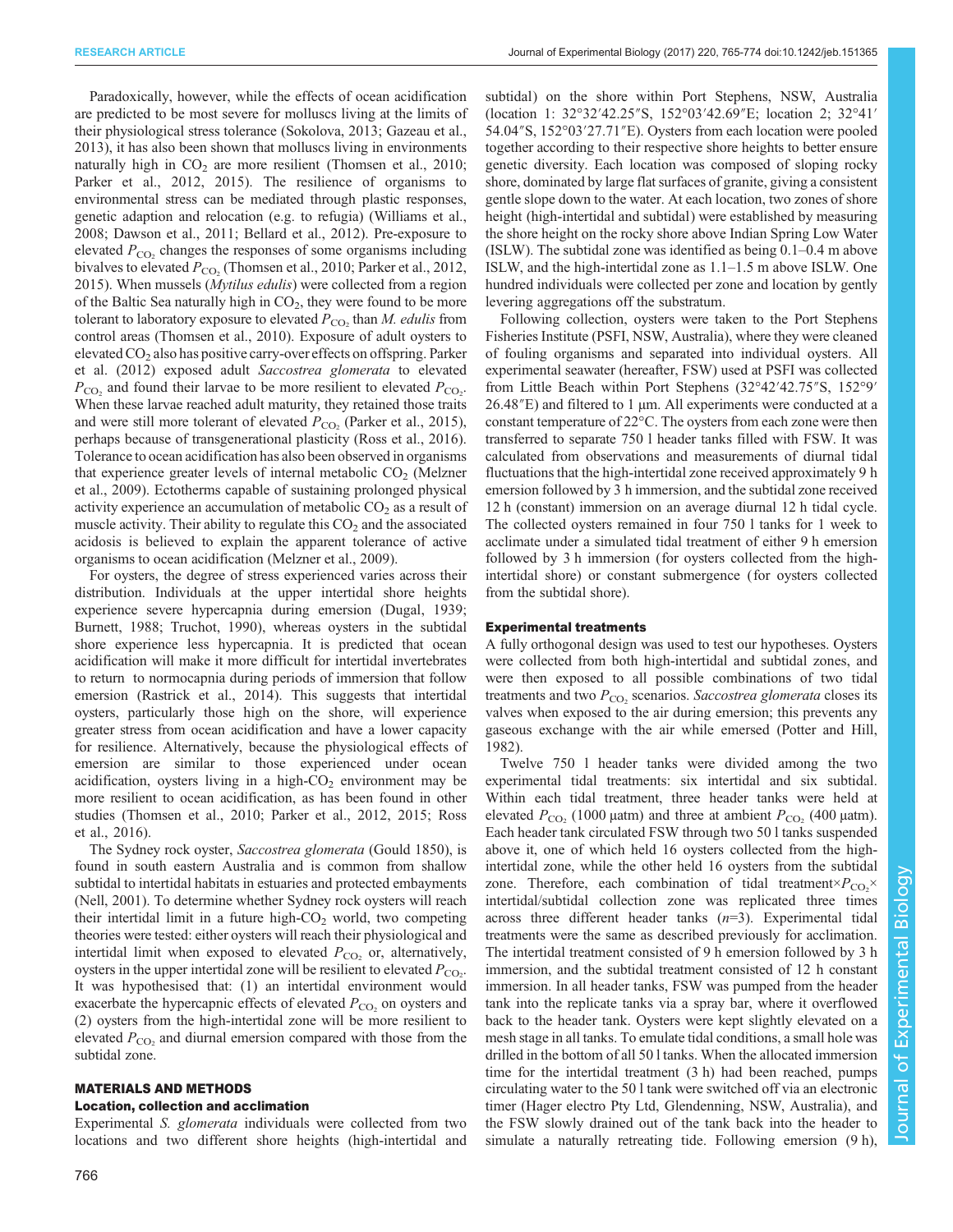pumps automatically refilled the tank. Oysters in the subtidal treatment remained submerged under flowing FSW at all times. Oysters were allowed 10 days to acclimate to their tanks and new tidal treatments prior to the introduction of  $CO<sub>2</sub>$ . Following the introduction of  $CO<sub>2</sub>$ , oysters remained in experimental treatments for 3 weeks.

# CO<sub>2</sub> monitoring

The two  $P_{\rm CO}$ , levels used in this study (400 µatm, 1000 µatm; based on the multi-model average projection by the IPCC for 2100; [Collins et al., 2013\)](#page-7-0) were a mean ambient  $\text{pH}_{\text{NBS}}$  of 8.19 $\pm$ 0.02 and a mean pH<sub>NBS</sub> at elevated  $CO<sub>2</sub>$  levels of 7.84 $\pm$ 0.0035. The elevated  $CO<sub>2</sub>$  level was maintained using a pH negative feedback system (Aqua Medic, Aqacenta Pty Ltd, Kingsgrove, NSW, Australia; accuracy  $\pm 0.01$  pH units). To determine the pH level corresponding to  $P_{\text{CO}_2}$  levels, total alkalinity (TA) was quantified at each water change using triplicate Gran-titration [\(Gran, 1952](#page-8-0)). Following the titration, the TA and chosen  $P_{\text{CO}_2}$  levels were entered into a  $\text{CO}_2$ system calculation program  $(CO<sub>2</sub>$  SYS; [Lewis et al., 1998\)](#page-8-0), using the dissociation constants of [Mehrbach et al. \(1973\)](#page-8-0), and the pH level corresponding with the desired  $P_{\rm CO_2}$  level was calculated. Seawater physiochemical variables including  $pH<sub>NBS</sub>$ , TA and salinity were measured at each water change ([Table S1](http://jeb.biologists.org/lookup/doi/10.1242/jeb.151365.supplemental)) – the desired pH values corresponding with  $P_{\text{CO}_2}$  levels were then recalculated accordingly. Food grade  $CO<sub>2</sub>$  was bubbled directly into the header tanks via a  $CO<sub>2</sub>$  reactor to ensure proper mixing and, in turn, reduce pH. A pH probe connected to a controlling computer was placed within each tank ( probes were calibrated each water change using NBS buffers). When the desired pH level was reached, the delivery of  $CO<sub>2</sub>$  was automatically stopped by a computer signal to a solenoid valve. Each header tank set to elevated  $P_{CO_2}$  was controlled by its own independent pH controlling system. The pH values of each tank were monitored daily, and the pH electrode of each controlling system was checked daily against another calibrated pH probe (NBS buffers, WTW 3400i).

## Animal husbandry

Every second day, each header tank received a complete water change. A second set of header tanks were filled and equilibrated to the temperature and, if appropriate,  $P_{\text{CO}_2}$  level of corresponding tanks already housing oysters. The 50 l tanks containing oysters were then transferred to a clean header tank (of the same treatment variables), ensuring they were out of the water for only a short amount of time. Tanks were completely drained and then scrubbed clean using Virkon S solution (Antec Corp, North Bend, WA, USA). Oysters were fed each day an algal mixture consisting of 50% Chaetoceros muelleri and 50% Tisochrysis luteas at a concentration equivalent to 2×10<sup>9</sup> T. luteas cells oyster<sup>-1</sup> day<sup>-1</sup> (Nell and O'[Connor, 1991\)](#page-8-0). Animal ethics approval was not required for this study.

# Measurement of haemolymph variables

To determine the effects of experimental treatments on oyster haemolymph acid–base variables following 3 weeks of exposure, three oysters were randomly taken from each replicate tank. Oysters in the intertidal treatment were sampled at the end of both their allocated immersion and emersion times. Oysters were then immediately opened without rupturing the pericardial cavity. Haemolymph samples were drawn from the interstitial fluid filling the pericardial cavity chamber of an opened oyster using a sealed 1 ml needled syringe. A 0.2 ml sample was drawn carefully to avoid aeration of the haemolymph. Half of the sample was then immediately transferred to an Eppendorf tube where  $pH_e$  of the

sample was measured at 20°C using a micro-pH probe (Metrohm 827 biotrode). The remaining haemolymph was transferred to a gas analyser (CIBA Corning 965) to determine total  $CO<sub>2</sub>$  concentration  $(C<sub>CO2</sub>)$ . The micro-pH probe was calibrated prior to use with NBS standards at the acclimation temperature and the gas analyser was calibrated following the manufacturer's guidelines. Three oysters per replicate tank from the intertidal treatment were sampled after their entire allocated 3 h immersion cycle and another three oysters after their full 9 h emersion cycle. Three oysters were sampled per replicate tank in the subtidal treatment. Partial pressure of  $CO<sub>2</sub>$  in haemolymph  $(P_{e, CO_2})$  and concentration of  $HCO_3^-$  in the haemolymph ( $[HCO_3^-]_e$ ) were calculated from the  $C_{CO_2}$  using the modified Henderson–Hasselbalch equation (Eqns 1 and 2) according to [Heisler \(1984](#page-8-0), [1986](#page-8-0)) as found in [Riebesell et al.](#page-8-0) [\(2010\)](#page-8-0), where the molarity of dissolved species was 1.033 mol  $1^{-1}$ (seawater; [Hammer et al., 2011](#page-8-0)), [Na+] was 0.55 mol l−<sup>1</sup> (measured previously) and protein concentration of S. glomerata was  $0.05$  g<sup>-1</sup> l<sup>-1</sup> ([Peters and Raftos, 2003\)](#page-8-0):

$$
P_{e, \text{CO}_2} = C_{\text{CO}_2} \times (10^{pH_e - pK'''} \times \alpha + \alpha)^{-1}, \tag{1}
$$

where  $P_{\rm e,CO}$  is the calculated  $P_{\rm CO}$  in haemolymph (mmHg),  $C_{\rm CO}$  is the measured total  $CO_2$  concentration in haemolymph (mmol  $l^{-1}$ ),  $\alpha$  is the physical solubility of CO<sub>2</sub> and pK<sup>'''</sup> is the apparent dissociation constant of carbonic acid in body fluids (after [Heisler,](#page-8-0) [1986\)](#page-8-0); and:

$$
[HCO3-]e = CCO2 - (\alphaCO2 \times Pe,CO2), \qquad (2)
$$

where  $C_{\text{CO}}$ , is the measured total  $\text{CO}_2$  concentration in haemolymph (mmHg),  $\alpha_{\rm CO_2}$  is the solubility of  $\rm CO_2$  in haemolymph (calculated after [Heisler, 1984](#page-8-0), [1986](#page-8-0)) (0.0346 mmol  $l^{-1}$  mmHg<sup>-1</sup>) and  $P_{\rm e,CO_2}$  is the calculated  $P_{CO_2}$  in haemolymph (mmHg).

## Standard metabolic rate and condition index

Standard metabolic rate (SMR) was determined using a closed respiratory system [\(Parker et al., 2012\)](#page-8-0) when oysters were immersed. Following 3 weeks under experimental conditions, two individuals were randomly selected from each replicate tank for measurements. Oysters were placed in individual 500 ml airtight chambers filled with FSW set to the corresponding  $P_{\text{CO}_2}$  of that treatment. Each chamber was fitted with a fibre-optic  $O_2$  probe (PreSens dipping probe DP-PSt3, AS1 Ltd, Regensburg, Germany). The probes were calibrated using a two-point calibration (0% and 100% air-saturated FSW) and all measurements were done at the experimental temperature of 22°C. The time taken to reduce the percentage oxygen saturation of seawater in the chamber from 100% to 80% was recorded. A 'blank' chamber containing only FSW was set up for each treatment to test for bacterial respiration. The change in this chamber over the duration of oyster measurements was negligible and therefore not included in the SMR calculation. Time was only recorded when oysters were actively respiring (time during which oxygen levels were decreasing). Prior to these SMR measurements, food was withheld for 24 h to remove any variability associated with digestive metabolism, and individuals were only measured following their allocated immersion time. Following the measurements, oysters were removed from the chambers, opened and tissue was separated from the shell. Both tissue and shells were dried in an oven at 70°C for 72 h then weighed using an electronic balance  $(\pm 0.001 \text{ g})$ . SMR was calculated for each individual using

Experimental Biology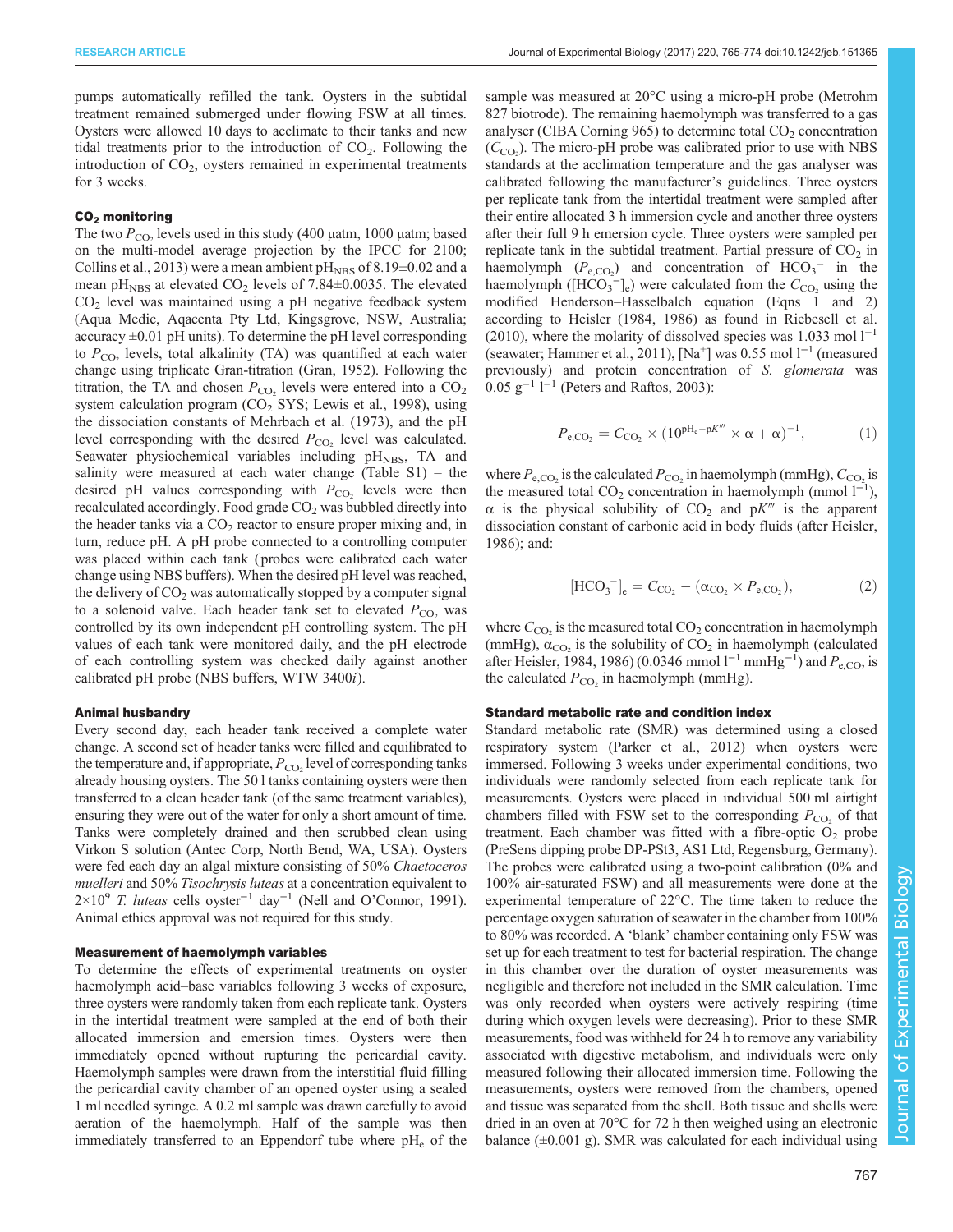Eqn 3:

$$
SMR = \frac{[V_r \times \Delta C_{O_2, w}]}{\Delta t \times M_b},
$$
\n(3)

where SMR is oxygen consumption normalised to 1 g of dry tissue mass (mg O<sub>2</sub> g<sup>-1</sup> dry tissue mass h<sup>-1</sup>),  $V_r$  is the volume of the respiratory chamber minus the volume of the oyster (1),  $\Delta C_{\text{O}_2, \text{w}}$  is the measured change in water oxygen concentration (mg O<sub>2</sub> l<sup>-1</sup>),  $\Delta t$  is time (h) and  $M<sub>b</sub>$  is the dry tissue mass (g) [\(Parker et al., 2012\)](#page-8-0). Condition index was calculated as the ratio of shell mass (as a proxy for shell volume) to somatic mass using Eqn 4:

$$
CI = \left(\frac{M_b}{M_s}\right) \times 100,\tag{4}
$$

where CI is condition index,  $M<sub>b</sub>$  is dry tissue mass (g) and  $M<sub>s</sub>$  is dry shell mass (g).

## Shell growth

At the beginning of the experimental exposure, five oysters were randomly selected from each replicate tank and their shell length (antero-posterior measurement) was taken using digital Vernier callipers  $(\pm 0.01 \text{ mm})$ . This procedure was then repeated following 3 weeks of experimental exposure. For each replicate, the mean shell length of the five oysters at the beginning was subtracted from the mean shell length of the five oysters at the end of the exposure, to give mean shell growth (mm) per replicate tank.

## Data analysis

To test for differences among haemolymph variables ( $pH_e$ ,  $P_{e, CO_2}$ , [HCO<sub>3</sub><sup>-</sup>]<sub>e</sub>; n=3), condition index (n=3) and SMR (n=3) during immersion, data were analysed using an orthogonal nested 4-way ANOVA.  $P_{CO_2}$  treatment (ambient or elevated) was the first factor, tidal treatment (subtidal or intertidal) the second factor, shore collection height (subtidal or high-intertidal) the third factor and tank the fourth factor.Measurementstaken during emersion were analysed using a 3-way orthogonal ANOVA where  $CO<sub>2</sub>$  (ambient or elevated) was the first factor, shore collection height (subtidal or highintertidal) the second factor and tank the third factor. To compare emersion and immersion measurements taken from oysters in an intertidal cycle, a 4-way orthogonal nested ANOVA was used, where cycle (immersion versus emersion) was the first factor,  $CO<sub>2</sub>$  (ambient or elevated) was the second, shore collection height (subtidal or highintertidal) was the third and tank was the fourth factor. Shell growth  $(n=3)$  was analysed using a 3-way ANOVA where  $CO<sub>2</sub>$  (ambient or elevated) was the first factor (fixed and orthogonal), tidal treatment (subtidal or intertidal) was the second (fixed and orthogonal) and shore collection height (subtidal or high-intertidal) was the third (fixed and orthogonal). In all analyses except shell growth, the first three (or two in the case of emersion measurements) factors were fixed and orthogonal, and the tank (TA) factor was random and nested in the three (or two) other factors. All data met Cochran's test for homogeneity of variance without transformation prior to analysis and were analysed using Gmav 5 software [\(Underwood et al., 2002](#page-9-0)). SNK tests were performed post hoc to determine the source of variation among means [\(Underwood, 1996\)](#page-9-0). Mean results for measured variables were graphed using Microsoft Excel 2007, with error bars indicating s.e.m. Experimental factors that were not significant  $(\alpha > 0.1;$  [Underwood, 1996](#page-9-0)) were pooled for some figures to give a mean of the combined non-significant factors.

# RESULTS Haemolymph variables

pH<sub>e</sub>

Overall, the  $pH<sub>e</sub>$  of oysters experiencing an intertidal cycle was higher when they were submerged in the water (immersed) rather than out of the water (emersed), i.e. following 3 h of immersion, the pH<sub>e</sub> of oysters was significantly higher than it was following 9 h of emersion ([Fig. 1A](#page-4-0)). Oysters that were emersed for 9 h had a similar  $pH_e$  in ambient and elevated  $P_{CO_2}$  treatments, which ranged between 6.8 $\pm$ 0.04 and 6.79 $\pm$ 0.05, respectively (ANOVA, P>0.5).

When oysters were immersed, pH<sub>e</sub> was reduced at elevated (pH<sub>e</sub>=7.4±0.04) compared with ambient (pH<sub>e</sub>=7.58±0.02)  $P_{CO_2}$ , regardless of whether oysters were held in a subtidal or intertidal treatment ([Fig. 1A](#page-4-0)). Further, when oysters were immersed,  $pH_e$ was lowest at elevated  $P_{\text{CO}_2}$  in the intertidal treatment (CO<sub>2</sub>×tidal treatment interaction; ANOVA,  $F_{1,16} = 5.52$ ,  $P = 0.032$ ; [Fig. 1A](#page-4-0)), i.e. the  $pH_e$  of oysters in the intertidal treatment remained lower than that in the subtidal treatment for oysters immersed and exposed to elevated  $P_{CO_2}$ . There was no significant difference in the  $pH_e$  of oysters collected from the subtidal or high intertidal shore  $(P>0.1)$ .

# $P_{e,CO<sub>2</sub>}$

The mean  $P_{\text{e,CO}}$  of oysters was approximately three times greater when oysters were emersed  $(P_{e, CO_2} = 0.67 \pm 0.06 \text{ kPa})$  compared with when they were immersed in water  $(P_{e,CO_2}=0.18\pm0.03 \text{ kPa};$ ANOVA,  $F_{1,16}$ =146.45, P<0.001). Further, when oysters were emersed, the  $P_{e,CO_2}$  in the haemolymph was greatest at elevated  $P_{\text{CO}_2}$  ( $P_{\text{e,CO}_2}$ =0.75±0.081 kPa) compared with the ambient  $P_{\text{CO}_2}$  treatment  $(P_{\text{e,CO}_2}=0.59\pm0.038 \text{ kPa}; \text{ANOVA}, F_{1,8}=15.81,$  $P=0.0041$ ) ([Fig. 1](#page-4-0)B). Oysters that were immersed and in an elevated  $P_{\rm CO}$ , treatment also had a significantly greater  $P_{\rm e,CO}$ , than those in the ambient treatment (ANOVA,  $F_{1,16}$ =12.82, P=0.0025).

Oysters collected from the high-intertidal zone had greater  $P_{\rm e,CO}$ , levels than those collected from the subtidal zone during emersion (cycle×shore height interaction; ANOVA,  $F_{1,16}$ =6.05,  $P=0.025$ ).

# $[HCO<sub>3</sub>^-]_e$

There were no significant effects of any factors  $(ANOVA, P>0.07)$  on the  $[HCO<sub>3</sub><sup>-</sup>]_{e}$  of oysters except for among tanks  $(F<sub>16,48</sub>=2.35,$  $P=0.01$ ), when measured during immersion. This suggests variability in [HCO<sub>3</sub><sup>−</sup>]<sub>e</sub> among tanks. During immersion, there was a trend for [HCO<sub>3</sub><sup>-</sup>]<sub>e</sub> of oysters to be greater in the subtidal compared with the intertidal treatment. Oysters collected from the high shore had a trend for greater  $[\text{HCO}_3^-]_e$  under elevated  $P_{\text{CO}_2}$  [\(Fig. 1](#page-4-0)C).

## Whole-organism measurements SMR

The SMR of oysters was significantly increased by elevated compared with ambient  $P_{CO<sub>2</sub>}$  (ANOVA,  $F_{1,16}=11.03$ ,  $P=0.0043$ ) and intertidal compared with subtidal treatment (ANOVA,  $F_{1,16}$ =8.97, P=0.0086). The greatest SMR was observed in the combined elevated  $P_{\rm CO}$  and intertidal treatment [\(Fig. 2](#page-5-0)). The oysters collected from the subtidal shore increased their SMR when transferred to an intertidal treatment, whereas oysters from the high-intertidal shore did not change their metabolic rate (significant shore height×tidal treatment interaction; ANOVA,  $F_{1,16}$ =5.32,  $P$ =0.035; [Fig. 2](#page-5-0)).

# Condition index

Oysters in the subtidal treatment had significantly greater condition index (ANOVA,  $F_{1,16}$ =8.77, P=0.0092) compared with oysters in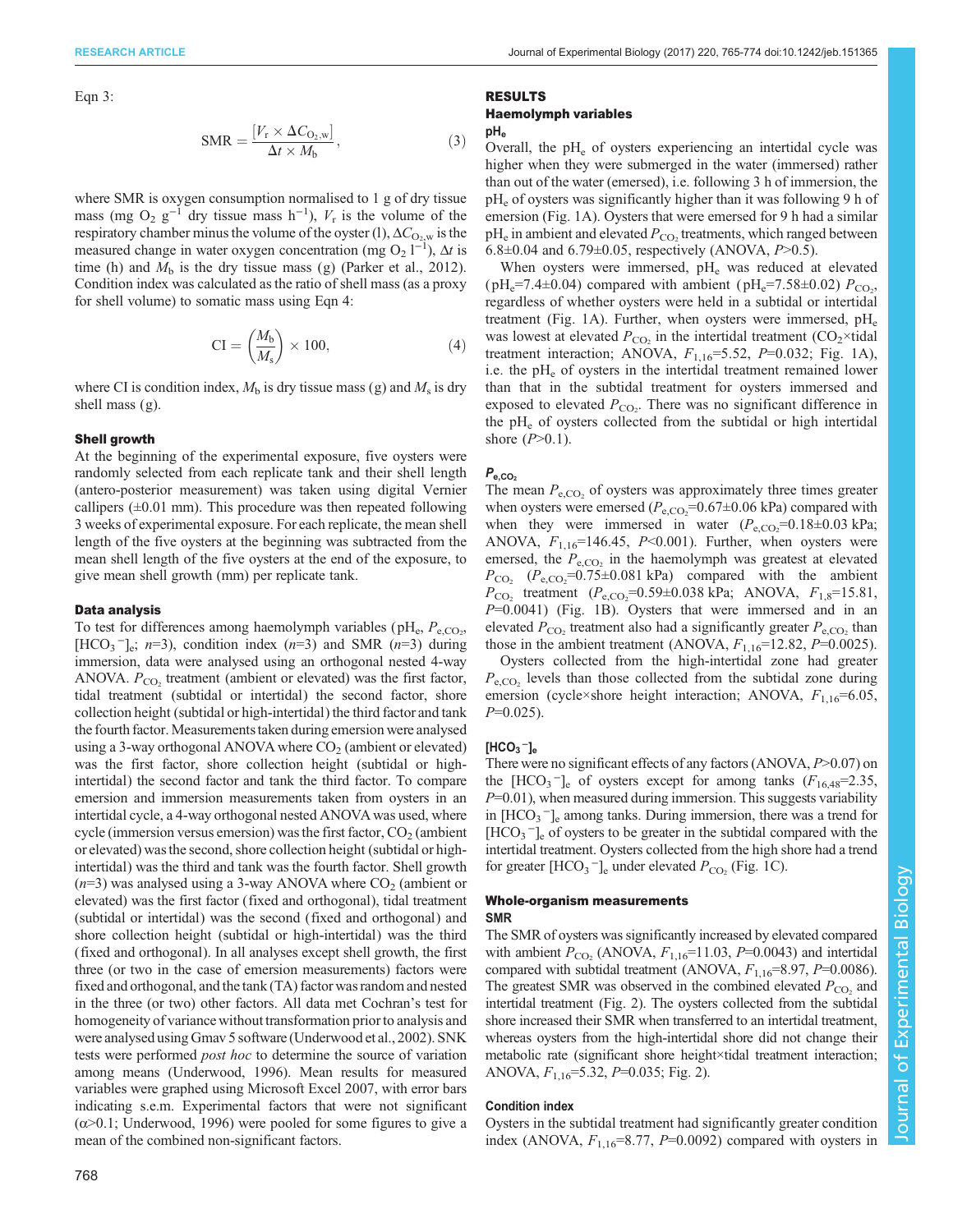<span id="page-4-0"></span>

Fig. 1. Haemolymph variables of oysters in the subtidal and intertidal treatments after 3 weeks of experimental exposure. (A) Haemolymph pH (pH<sub>e</sub>), (B)  $P_{CO_2}$  in the haemolymph ( $P_{e,CO_2}$ ) and (C) the concentration of HCO<sub>3</sub><sup>-</sup> in the haemolymph ([HCO<sub>3</sub><sup>-</sup>]<sub>e</sub>) were measured in the subtidal treatment and in the intertidal treatment during immersion and emersion at (400 µatm) and elevated (1000 µatm)  $P_{\rm CO_2}$ . 'Subtidal' and 'High-intertidal' on the x-axis indicate the shore height at which oysters were collected; the tidal treatment that oysters were placed into is indicated below (subtidal treatment: constant immersion; intertidal treatment: 3 h immersion, 9 h emersion). Bars represent means±s.e.m. (n=9).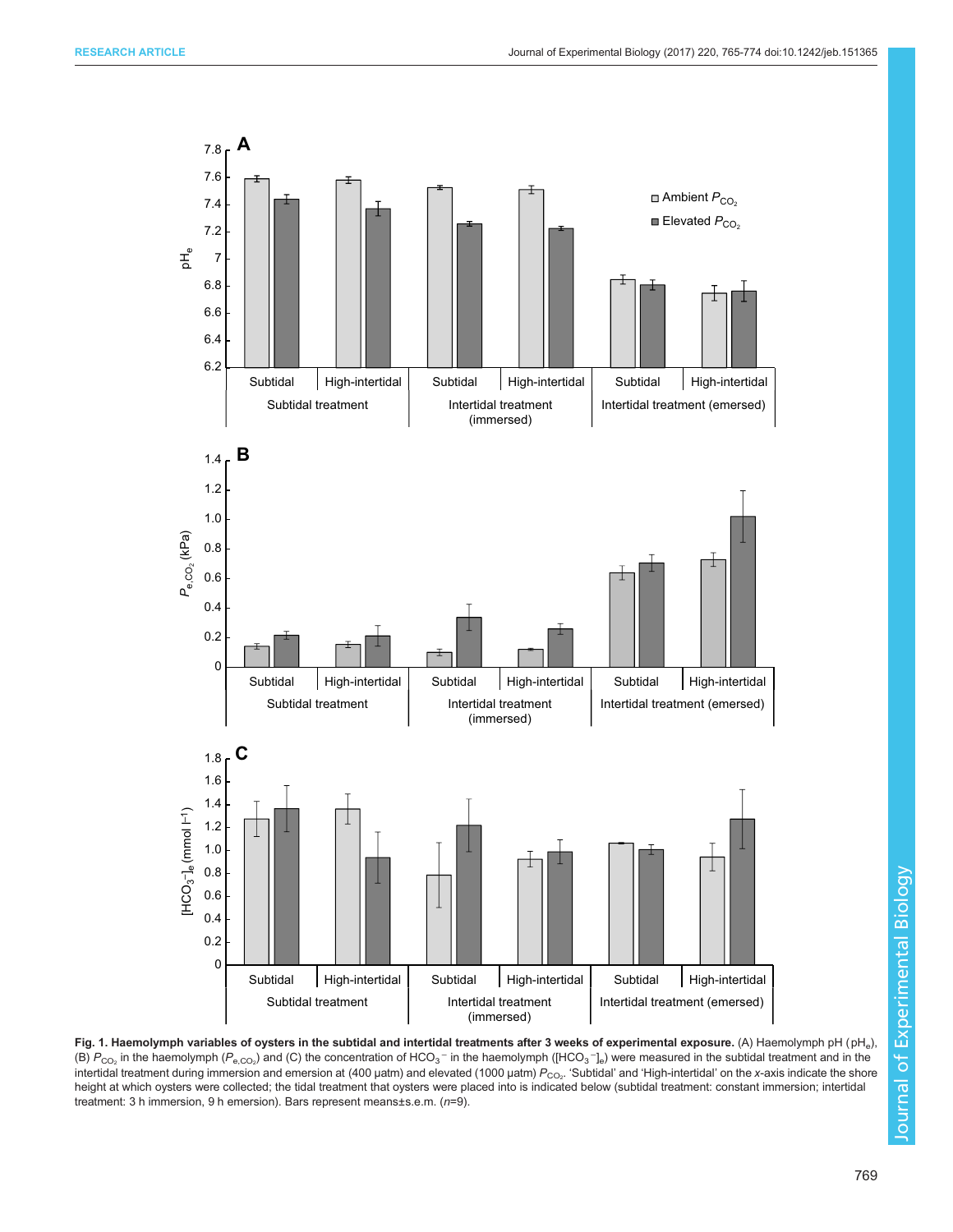<span id="page-5-0"></span>

Fig. 2. Standard metabolic rate (SMR) of oysters in the subtidal and intertidal treatments after 3 weeks of experimental exposure. SMR was measured at ambient (400 µatm) and elevated (1000  $\mu$ atm)  $P_{\rm CO_2}$ . Shore collection heights and tidal treatments as per [Fig. 1.](#page-4-0) Measurements of SMR could not be taken during emersion as SMR can only be measured when immersed. Bars represent means±s.e.m. (n=6). Different letters represent significant differences (P<0.05, post hoc SNK) between subtidally collected oysters in different tidal treatments. Pairwise comparisons were conducted on significant factors following a 4-way ANOVA.

the intertidal treatment (Fig. 3). Condition index was not dependent on where oysters were collected on the shore or their  $P_{\rm CO}$  exposure (Fig. 3).

# Shell growth

Oysters in the subtidal treatment had significantly greater shell growth compared with oysters in the intertidal treatment ([Riebesell](#page-8-0) [et al., 2010](#page-8-0);  $F_{1,16}$ =9.17, P=0.008; Fig. 4). Mean shell growth was lowest in the oysters in the intertidal treatment at ambient  $P_{\rm CO_2}$  (Fig. 4). There was no significant effect of any other factor on shell growth.

# **DISCUSSION**

This study found the acid–base balance of S. glomerata to be dependent on both tidal treatment (either intertidal or subtidal) and exposure to elevated  $P_{\text{CO}_2}$ . When oysters were kept in the intertidal

treatment, they experienced a significantly greater reduction in  $pH_e$ at elevated  $P_{\rm CO_2}$  compared with oysters that were kept in the subtidal treatment. These oysters also displayed a significantly greater increase in SMR and  $P_{e, CO_2}$ . These results support our first hypothesis: an intertidal environment exacerbates the hypercapnic effects of elevated seawater  $P_{\text{CO}_2}$ . The height on the shore where oysters were collected had no effect on  $pH_e$ . There was some effect of collection height on SMR and  $P_{\rm e,CO_2}$ , although this was not sufficiently strong to provide support for our second hypothesis: oysters collected from the high-intertidal shore are more resilient than those from the subtidal shore to the effects of extracellular hypercapnia associated with emersion and elevated  $P_{\text{CO}_2}$ . We have shown that the impact of ocean acidification on the acid–base balance of oysters is greater when oysters are in an intertidal environment. For sessile organisms inhabiting a gradient of stress, such as oysters on the intertidal shore, future ocean acidification will







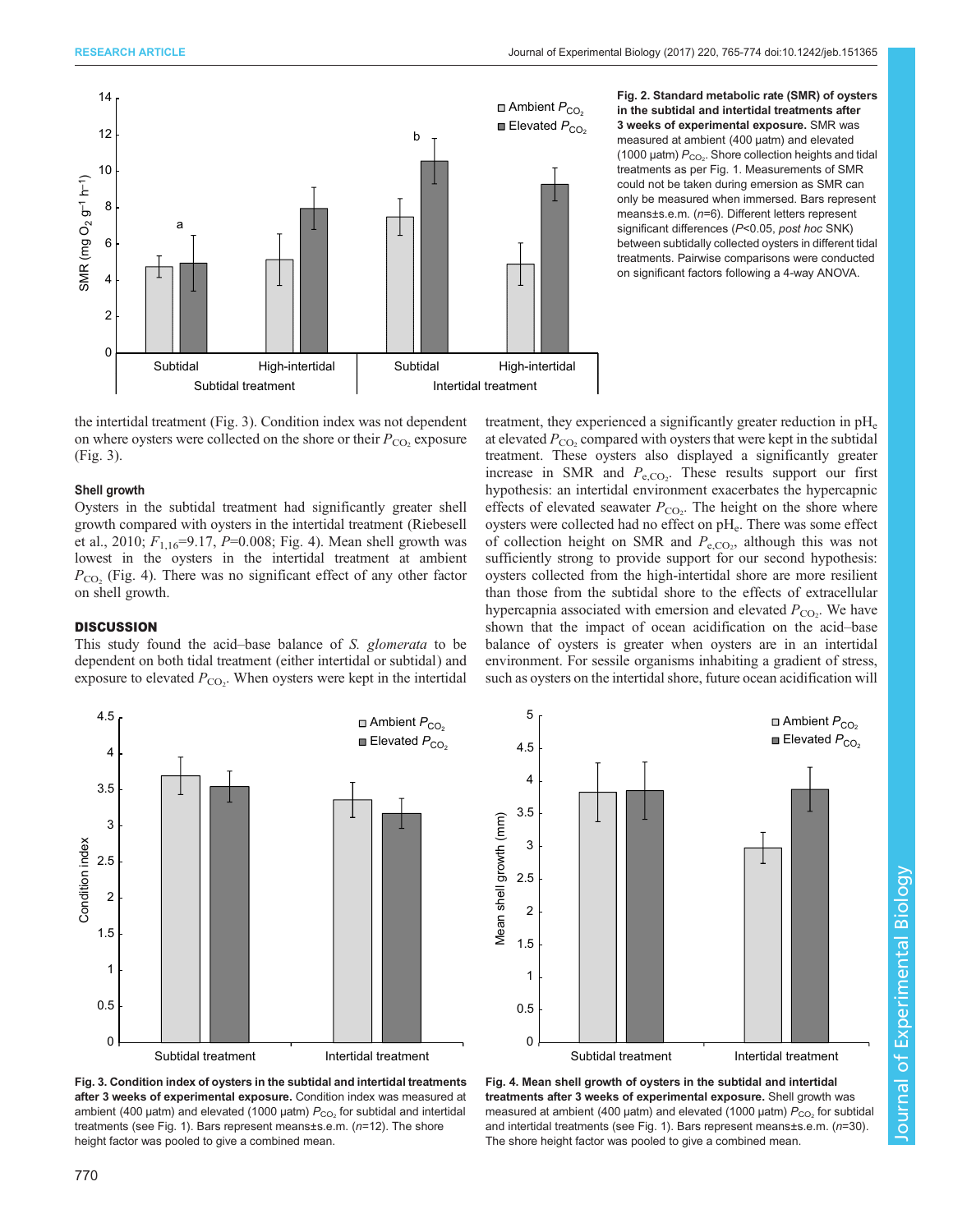have a differential effect across the distribution. In a future acidified ocean, during emersion at low tide, crabs and other organisms capable of locomotion will be able to escape and seek refugia [\(Rastrick et al., 2014\)](#page-8-0). Sessile organisms such as oysters, however, fixed to the rocky shore and unable to relocate may experience a contraction in their vertical range.

# The impact of elevated  $CO<sub>2</sub>$  and intertidal air exposure on S. glomerata

Under ambient  $P_{CO_2}$ , adult S. glomerata experienced significant hypercapnia following emersion. When emersed for 9 h,  $P_{e,CO_2}$  rose to a level three times higher than that of oysters that were immersed. Further, oysters exposed to elevated  $P_{\text{CO}}$ , experienced an even greater rise of  $P_{\text{e,CO}}$ , while emersed compared with those in the ambient treatment. Bivalves such as oysters will close their valves during emersion, limiting respiration. As the organism excretes metabolic  $CO<sub>2</sub>$  via aerobic and then anaerobic mechanisms, hypercapnic conditions develop and extracellular acidosis occurs [\(Burnett, 1988;](#page-7-0) [Truchot, 1990](#page-9-0)). While  $P_{\rm e,CO}$ , did not differ between the subtidal treatment and intertidal treatment during immersion, it is likely that the continual cost of 'defending' the increase in  $P_{\rm e,CO}$ , experienced in the intertidal treatment during emersion will have negative consequences for other fitness-sustaining processes (i.e. immune response, reproduction, shell and somatic growth; [Michaelidis et al., 2005\)](#page-8-0).

The hypercapnia experienced during emersion caused  $pH<sub>e</sub>$  to fall by 0.6 units under both ambient and elevated  $P_{\text{CO}_2}$ . This fall was not completely compensated for once the oysters were immersed, with the oysters in the intertidal cycle maintaining a significantly lower  $pH_e$  than those in the subtidal cycle at ambient  $P_{CO_2}$ . Furthermore, these effects were exacerbated by elevated  $P_{\text{CO}_2}$ , as the lowest pH<sub>e</sub> recorded during immersion was in the combined intertidal and elevated  $P_{\rm CO_2}$  treatments. The multiple stressor effect of intertidal treatment and elevated  $P_{\rm CO}$ , was greater than what was predicted by a multiplicative model of the product of the individual effects of either intertidal or elevated  $P_{CO_2}$  treatment. Therefore, this interactive effect on  $pH_e$  of the two stressors could be considered a synergistic effect or as, [Folt et al. \(1999\)](#page-8-0) describes, a 'multiplicative synergism'.

Decreasing  $pH_e$  in response to periods of emersion-induced hypercapnia is well established (e.g. [Truchot and Duhamel-Jouve,](#page-9-0) [1980](#page-9-0); [Burnett, 1988](#page-7-0)). Further, a decrease of  $pH_e$  in response to ocean acidification in marine invertebrates is also a well-reported phenomenon (e.g. [Lannig et al., 2010;](#page-8-0) Parker et al., 2013; [Schalkhausser et al., 2013](#page-8-0)). In this study, the  $pH_e$  of oysters dropped approximately 0.2 units when they were kept subtidally and under elevated  $P_{CO_2}$ . This is comparable to other studies investigating the effects of ocean acidification on bivalve molluscs ([Michaelidis et al., 2005; Lannig et al., 2010](#page-8-0); [Schalkhausser et al., 2013](#page-8-0)) including S. glomerata (Parker et al., 2013, [2015](#page-8-0)). However, we found that the addition of an intertidal treatment to the elevated  $P_{\text{CO}_2}$  treatment caused the pH<sub>e</sub> of oysters to fall another 0.15 units during immersion. [Rastrick et al. \(2014\)](#page-8-0) found that the physiological recovery from hypercapnia in the crab Necora puba associated with emersion was delayed by elevated  $P_{\text{CO}_2}$ . Extended periods of decreased pH<sub>e</sub> are known to cause a significant reduction in protein synthesis [\(Kwast and Hand, 1996](#page-8-0); [Reid et al., 1997\)](#page-8-0), which ultimately leads to decreased somatic growth [\(Michaelidis et al., 2005\)](#page-8-0). The consistently lower  $pH_e$  in oysters in the intertidal and elevated  $P_{\text{CO}_2}$  treatments means those oysters are likely to have lower somatic growth because of the greater cost of homeostasis [\(Lannig et al., 2010;](#page-8-0) Parker et al., 2013).

Bivalves are known to have a limited capacity to compensate for extracellular acid–base disruptions [\(Schalkhausser et al., 2013\)](#page-8-0). The buffering of extracellular fluids is mostly achieved in bivalves by dissolution of the shell to release  $HCO<sub>3</sub><sup>-</sup>$  ions [\(Lindinger et al.,](#page-8-0) [1984\)](#page-8-0), although such shell dissolution is potentially unsustainable in the long term, especially when environmental conditions are unfavourable ([Melzner et al., 2011](#page-8-0)). There were no significant effects of any treatments on the  $[HCO_3^-]_e$  of oysters. The  $[HCO_3^-]_e$ data were at times quite variable; however, there was a trend for greater [HCO<sub>3</sub><sup>-</sup>]<sub>e</sub> during emersion and under elevated  $P_{CO_2}$ . [Lannig](#page-8-0) [et al. \(2010\)](#page-8-0) observed only a small increase in  $[HCO<sub>3</sub><sup>-</sup>]$ <sub>e</sub> in the oyster C. gigas at a pH of 7.7 (comparable to this study), whereas [Michaelidis et al. \(2005\)](#page-8-0) observed an increase in  $[HCO<sub>3</sub><sup>-</sup>]_{e}$  in the mussel Mytilus galloprovincialis when exposed to a pH of 7.3. It has been suggested that a high degree of acidosis is required for bivalves to undergo shell dissolution [\(Lannig et al., 2010](#page-8-0)).

An increase in SMR was observed under elevated  $P_{\text{CO}_2}$  and also when oysters were in an intertidal treatment. The oysters that were in the combined elevated  $P_{\rm CO}$ , and intertidal treatment experienced the greatest increase in  $P_{e,CO_2}$  and the lowest pH<sub>e</sub>. Increased SMR under elevated  $P_{\text{CO}_2}$  is believed to occur in response to the increased cost of homeostasis ([Fabry et al., 2008; Pörtner, 2008](#page-8-0); [Portner and](#page-8-0) [Farrell, 2008](#page-8-0)). Consistently lower pH<sub>e</sub> as experienced by oysters in the intertidal and elevated  $P_{CO_2}$  treatment may cause greater energy expenditure in homeostatic processes (i.e. defending intracellular pH; [Fabry et al., 2008](#page-8-0); [Pörtner, 2008](#page-8-0)). Not only do water-breathing intertidal organisms need time immersed in water to excrete waste gases ([Truchot, 1990\)](#page-9-0) but also they use this time to feed. The lower condition and decreased growth of oysters in the intertidal treatment potentially reflects reduced opportunities for feeding and the additional metabolic cost which ultimately results in an imbalance of energy supply and demand [\(Pörtner et al., 2004](#page-8-0)).

# Effect of shore collection height on the response of S. glomerata to elevated  $P_{CO_2}$

Oysters were collected from two tidal heights (subtidal and intertidal) to determine whether oysters that had experienced a lifetime of acclimation to frequent emersion and internal acidosis were more resilient to elevated  $P_{\text{CO}_2}$ . The shore height where oysters were collected did not interact with tidal or elevated  $P_{\rm CO}$ , treatment on the pH<sub>e</sub> and  $P_{e,CO_2}$  of oysters when measured during immersion. There were, however, some interactions of shore height with tidal treatment on the SMR of immersed oysters and  $P_{\rm e,CO}$ , of emersed oysters. When oysters collected from the subtidal shore were placed into an intertidal treatment, they increased their SMR to a level greater than that of oysters collected from the high-intertidal shore. Oysters collected from the high-intertidal shore did not adjust their SMR when under ambient  $P_{CO<sub>2</sub>}$  and in either the subtidal or intertidal treatment. During emersion, oysters collected from the high-intertidal shore were shown to have a greater level of  $P_{\text{e,CO}}$ , compared with subtidally collected oysters.

Other studies have found alterations in bivalve metabolism in response to tidal heights. Mussels (M. edulis) were shown to have differential metabolic indices such as glycogen stores and metabolic enzymes at different tidal heights on the shore [\(Lesser, 2016](#page-8-0)). These metabolic indices converged when mussels were transplanted to a common tidal cycle ([Lesser, 2016](#page-8-0)). In another study on M. edulis, mussels transplanted from a subtidal to an intertidal treatment were shown to change their SMR within 14 days to suit their new environment [\(Widdows and Shick, 1985](#page-9-0)). When mussels acclimated to a subtidal environment were subjected to emersion, they were slower at repaying their accumulated 'oxygen debt'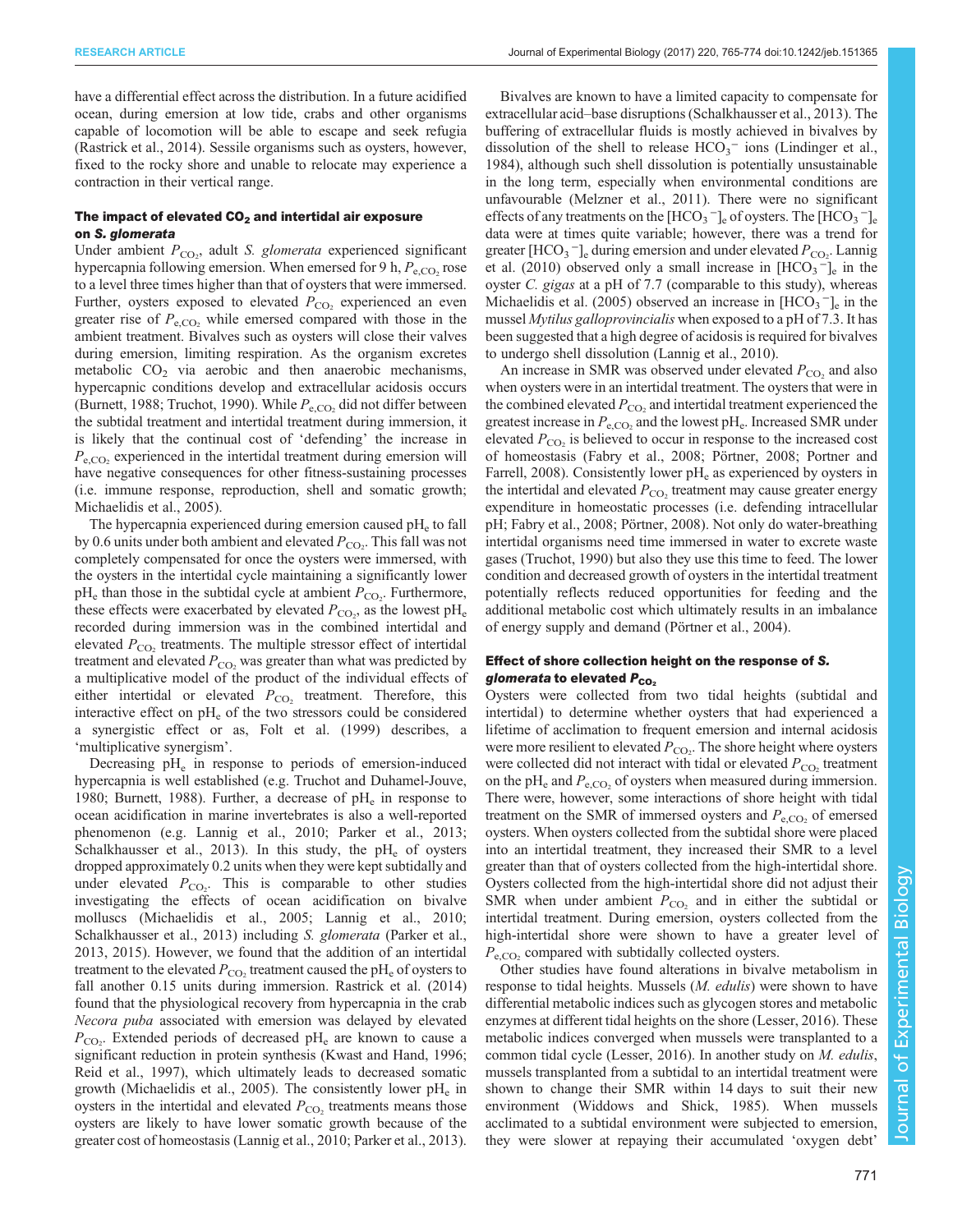<span id="page-7-0"></span>compared with mussels acclimated to an intertidal environment [\(Widdows and Shick, 1985](#page-9-0)). [Widdows and Shick \(1985\)](#page-9-0) also concluded that  $M$ . *edulis* that were intertidally acclimated were more efficient at metabolising food while emersed.

The greater SMR found in this study in subtidally collected oysters placed in the intertidal cycle suggests that these oysters are possibly trying to repay their oxygen debt accumulated during emersion, and metabolise food during their time immersed. The lower SMR while immersed and greater  $P_{e,CO}$ , while emersed of oysters of high-intertidal origin may be the result of their lifetime acclimation to this environment. They are potentially more efficient at repaying an oxygen debt, and continue to metabolise ingested food while emersed.

The findings of this and previous studies ([Widdows and Shick,](#page-9-0) [1985](#page-9-0); [Lesser, 2016\)](#page-8-0) in relation to changing metabolisms of intertidal bivalves when transplanted, suggest that oysters are highly plastic (Collicutt and Hochachka, 1977; [Greenway and](#page-8-0) [Storey, 1999; Hamdoun et al., 2003; Ernande et al., 2004](#page-8-0); David et al., 2005; [Zhang et al., 2012](#page-9-0)). Plastic responses allow for an immediate response to cope with, and potentially overcome, a stressor [\(West-Eberhard, 1989\)](#page-9-0). Although plastic responses are essential to coping with stress, they do come at an energetic cost [\(Koehn and Bayne, 1989](#page-8-0); [Van Buskirk and Steiner, 2009\)](#page-9-0) and are not always sufficient to prevent death ([Visser and Both, 2005\)](#page-9-0). Despite the high plasticity of oysters [\(Zhang et al., 2012\)](#page-9-0), they still have physiological limits that can be breached [\(Potter and Hill,](#page-8-0) [1982](#page-8-0)) and are especially vulnerable in early life stages [\(Dove and](#page-8-0) O'[Connor, 2007; Parker et al., 2010\)](#page-8-0). Here, it was found that any acclimation to a high-intertidal environment is likely to be due to a plastic acclimatory response, rather than adaption. In broadcast spawning organisms such as oysters, larval dispersal decreases the capacity to adapt to local conditions and increases the prevalence of phenotypic plasticity ([Parsons, 1997; Kinlan and Gaines, 2003\)](#page-8-0).

The common practice for ocean acidification experiments is to maintain organisms under a subtidal regime whilst exposing them to elevated  $P_{CO<sub>2</sub>}$  ([Riebesell and Gattuso, 2015](#page-8-0)). There is a paucity of studies that have measured the response of marine molluscs to simulated tidal scenarios ([Gazeau et al., 2013](#page-8-0); [Rastrick et al., 2014\)](#page-8-0). One major criticism of ocean acidification research is that the experimental environment is too static and not analogous to the 'real world' ([Riebesell and Gattuso, 2015](#page-8-0)). Previous investigations into intertidal organisms neglecting tidal patterns may have underestimated the effects of ocean acidification on 'real world' populations.

## Fate of high-shore oysters

Although oysters can be highly plastic, such plasticity in responses that allow them to withstand stress are energetically costly, reducing their condition and growth, and impacting their future fitness and capacity for resilience. The cost of homeostasis is likely to be greatest for those oysters on the high shore, where feeding time is also limited and emersion is most severe. This may result in energy trade-offs affecting gamete production [\(Rijnsdorp, 1990; Lester](#page-8-0) [et al., 2004\)](#page-8-0), somatic growth ([Michaelidis et al., 2005\)](#page-8-0) and immune responses (Bibby et al., 2008), which has implications for larval settlement and recruitment (Connell, 1985), and adult growth [\(Pörtner et al., 2004\)](#page-8-0). When tidal emersion is coupled with other stressors such as increased temperature and disease, the resilience of oysters may be further reduced [\(Potter and Hill, 1982; Dwyer and](#page-8-0) [Burnett, 1996](#page-8-0); [Willson and Burnett, 2000](#page-9-0)).

The combination of tidal emersion and elevated  $P_{\text{CO}}$ , was found to be synergistic and sublethal rather than lethal. It is likely that

under future levels of elevated  $P_{\text{CO}_2}$ , oysters may reach their physiological limit in the intertidal zone, and may not be able to exist as high on the shore as they currently do. Oysters are essential habitat-forming organisms in temperate intertidal systems, and provide a range of ecosystem services ([Gutiérrez et al., 2003](#page-8-0); Cole et al., 2007). Across the world, oyster reefs are already in decline. This experiment has shown that those oysters found in the high intertidal zone will be most vulnerable to ocean acidification. We conclude that in a high- $CO<sub>2</sub>$  world, the upper vertical limit of oyster distribution on the shore may be reduced.

### Acknowledgements

The authors wish to thank all the staff at PSFI and Western Sydney University who made this project successful. We would also like to thank the anonymous reviewers for their valuable contributions to this paper.

### Competing interests

The authors declare no competing or financial interests.

### Author contributions

E.S. was involved in the development of the concept, experimental design and setup, and data analysis. L.M.P. was also involved in the development of the concept, experimental design, running of experiments, measurement of organisms and collection of data. L.S.S. was involved in the collection of data. W.A.O. provided facilities and support, as well as contributing to experimental design. P.M.R. was responsible for supervision of the experiment, development of the concept and experimental design. All authors contributed to the writing of this manuscript.

## Funding

This project was funded by an Australian Postgraduate Award hosted at Western Sydney University, School of Science and Health.

## Supplementary information

Supplementary information available online at <http://jeb.biologists.org/lookup/doi/10.1242/jeb.151365.supplemental>

#### References

- [Bellard, C., Bertelsmeier, C., Leadley, P., Thuiller, W. and Courchamp, F.](http://dx.doi.org/10.1111/j.1461-0248.2011.01736.x) (2012). [Impacts of climate change on the future of biodiversity.](http://dx.doi.org/10.1111/j.1461-0248.2011.01736.x) Ecol. Lett. 15, 365-377.
- [Bibby, R., Widdicombe, S., Parry, H., Spicer, J. and Pipe, R.](http://dx.doi.org/10.3354/ab00037) (2008). Effects of [ocean acidification on the immune response of the blue mussel,](http://dx.doi.org/10.3354/ab00037) Mytilus edulis. [Aquatic Biol.](http://dx.doi.org/10.3354/ab00037) 2, 67-74.
- Burnett, L. E. [\(1988\). Physiological responses to air exposure: acid-base balance](http://dx.doi.org/10.1093/icb/28.1.125) [and the role of branchial water stores.](http://dx.doi.org/10.1093/icb/28.1.125) Am. Zool. 28, 125-135.
- Caldeira, K. and Wickett, M. E. [\(2003\). Oceanography: anthropogenic carbon and](http://dx.doi.org/10.1038/425365a) [ocean pH.](http://dx.doi.org/10.1038/425365a) Nature 425, 365-365.
- Caldeira, K. and Wickett, M. E. [\(2005\). Ocean model predictions of chemistry](http://dx.doi.org/10.1029/2004JC002671) [changes from carbon dioxide emissions to the atmosphere and ocean.](http://dx.doi.org/10.1029/2004JC002671) [J. Geophys. Res.](http://dx.doi.org/10.1029/2004JC002671) 110, C09S04.
- [Cole, V. J., Chapman, M. G. and Underwood, A. J.](http://dx.doi.org/10.1016/j.jembe.2007.05.001) (2007). Landscapes and life[histories influence colonisation of polychaetes to intertidal biogenic habitats.](http://dx.doi.org/10.1016/j.jembe.2007.05.001) [J. Exp. Mar. Biol. Ecol.](http://dx.doi.org/10.1016/j.jembe.2007.05.001) 348, 191-199.
- Cole, V. J., Parker, L. M., O'Connor, S. J., O'[Connor, W. A., Scanes, E., Byrne, M.](http://dx.doi.org/10.1007/s00227-016-2880-4) and Ross, P. M. [\(2016\). Effects of multiple climate change stressors: ocean](http://dx.doi.org/10.1007/s00227-016-2880-4) [acidification interacts with warming, hyposalinity, and low food supply on the](http://dx.doi.org/10.1007/s00227-016-2880-4) [larvae of the brooding flat oyster](http://dx.doi.org/10.1007/s00227-016-2880-4) Ostrea angasi. Mar. Biol. 163, 125.
- Collicutt, J. M. and Hochachka, P. W. [\(1977\). The anaerobic oyster heart: coupling](http://dx.doi.org/10.1007/BF00692526) [of glucose and aspartate fermentation.](http://dx.doi.org/10.1007/BF00692526) J. Comp. Physiol. 115, 147-157.
- Collins, M., Knutti, R., Arblaster, J., Dufresne, J.-L., Fichefet, T., Friedlingstein, P., Gao, X., Gutowski, W., Johns, T. and Krinner, G. (2013). Long-term climate change: projections, commitments and irreversibility. In Climate Change 2013: The Physical Science Basis. Contribution of Working Group I to the Fifth Assessment Report of the Intergovernmental Panel on Climate Change (ed. T. F. Stocker, D. Qin, G.-K. Plattner, M. Tignor, S. K. Allen, J. Boschung, A. Nauels, Y. Xia, V. Bex and P. M. Midgley), pp. 1029-1136. Cambridge, NY, USA: Cambridge University Press.
- Connell, J. H. [\(1985\). The consequences of variation in initial settlement vs. post](http://dx.doi.org/10.1016/0022-0981(85)90146-7)[settlement mortality in rocky intertidal communities.](http://dx.doi.org/10.1016/0022-0981(85)90146-7) J. Exp. Mar. Biol. Ecol. 93, [11-45.](http://dx.doi.org/10.1016/0022-0981(85)90146-7)
- [David, E., Tanguy, A., Pichavant, K. and Moraga, D.](http://dx.doi.org/10.1111/j.1742-4658.2005.04960.x) (2005). Response of the Pacific oyster Crassostrea gigas [to hypoxia exposure under experimental](http://dx.doi.org/10.1111/j.1742-4658.2005.04960.x) conditions. FEBS J. 272[, 5635-5652.](http://dx.doi.org/10.1111/j.1742-4658.2005.04960.x)
- [Dawson, T. P., Jackson, S. T., House, J. I., Prentice, I. C. and Mace, G. M.](http://dx.doi.org/10.1126/science.1200303) (2011). [Beyond predictions: biodiversity conservation in a changing climate.](http://dx.doi.org/10.1126/science.1200303) Science 332, [53-58.](http://dx.doi.org/10.1126/science.1200303)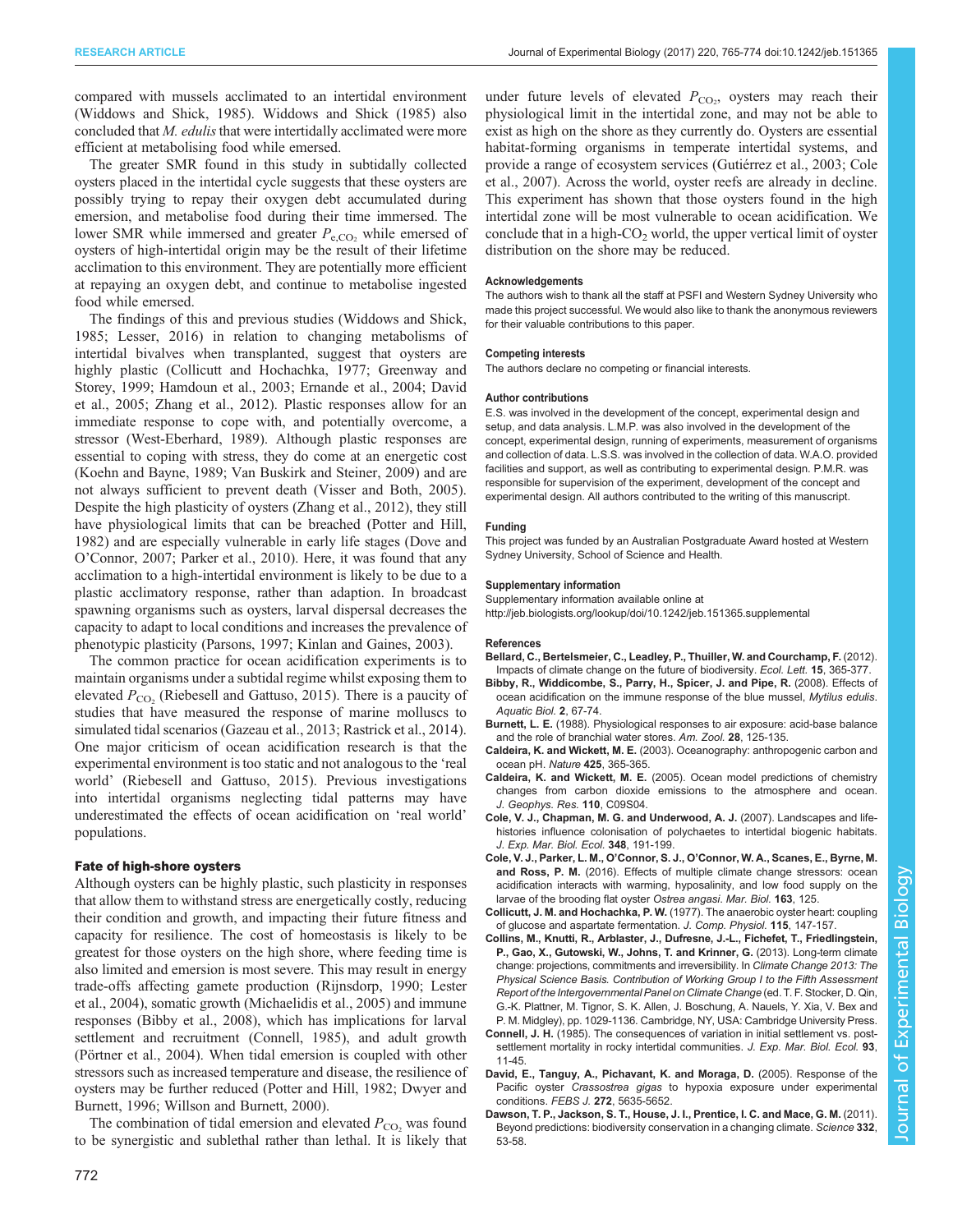- <span id="page-8-0"></span>[Doney, S. C., Fabry, V. J., Feely, R. A. and Kleypas, J. A.](http://dx.doi.org/10.1146/annurev.marine.010908.163834) (2009). Ocean acidification: the other  $CO<sub>2</sub>$  problem. Mar. Sci. 1[, 169-192.](http://dx.doi.org/10.1146/annurev.marine.010908.163834)
- Dove, M. C. and O'Connor, W. A. [\(2007\). Salinity and temperature tolerance of](http://dx.doi.org/10.2983/0730-8000(2007)26[939:SATTOS]2.0.CO;2) Sydney rock oysters Saccostrea glomerata [during early ontogeny.](http://dx.doi.org/10.2983/0730-8000(2007)26[939:SATTOS]2.0.CO;2) J. Shellfish Res. 26[, 939-947.](http://dx.doi.org/10.2983/0730-8000(2007)26[939:SATTOS]2.0.CO;2)
- Dugal, L.-P. [\(1939\). The use of calcareous shell to buffer the product of anaerobic](http://dx.doi.org/10.1002/jcp.1030130210) glycolysis in Venus mercenaria. [J. Cell. Comp. Physiol.](http://dx.doi.org/10.1002/jcp.1030130210) 13, 235-251.
- Dwyer, J. I., III and Burnett, L. E. [\(1996\). Acid-base status of the oyster](http://dx.doi.org/10.2307/1542682) Crassostrea virginica [in response to air exposure and to infections by](http://dx.doi.org/10.2307/1542682) Perkinsus marinus. Biol. Bull. 190[, 139-147.](http://dx.doi.org/10.2307/1542682)
- [Ernande, B., Boudry, P., Clobert, J. and Haure, J.](http://dx.doi.org/10.1046/j.1420-9101.2003.00674.x) (2004). Plasticity in resource [allocation based life history traits in the Pacific oyster,](http://dx.doi.org/10.1046/j.1420-9101.2003.00674.x) Crassostrea gigas. I. Spatial [variation in food abundance.](http://dx.doi.org/10.1046/j.1420-9101.2003.00674.x) J. Evol. Biol. 17, 342-356.

Fabry, V. J. (2008). Marine calcifiers in a high-CO<sub>2</sub> ocean. Science 320[, 1020-1022.](http://dx.doi.org/10.1126/science.1157130)

- Fabry, V., Langdon, C., Balch, W., Dickson, A., Feely, R., Hales, B., Hutchins, D., Kleypas, J., Sabine, C. and Atkinson, M. J. (2008). Present and future impacts of ocean acidification on marine ecosystems and biogeochemical cycles. Report of the Ocean Carbon and Biogeochemistry Scoping Workshop on Ocean Acidification Research held 9-11 October 2007, La Jolla, CA, 64 pp.
- [Folt, C. L., Chen, C. Y., Moore, M. V. and Burnaford, J.](http://dx.doi.org/10.4319/lo.1999.44.3_part_2.0864) (1999). Synergism and [antagonism among multiple stressors.](http://dx.doi.org/10.4319/lo.1999.44.3_part_2.0864) Limnol. Oceanogr. 44, 864-877.
- [Gazeau, F., Parker, L. M., Comeau, S., Gattuso, J.-P., O](http://dx.doi.org/10.1007/s00227-013-2219-3)'Connor, W. A., Martin, S., Pörtner, H.-O. and Ross, P. M. [\(2013\). Impacts of ocean acidification on](http://dx.doi.org/10.1007/s00227-013-2219-3) [marine shelled molluscs.](http://dx.doi.org/10.1007/s00227-013-2219-3) Mar. Biol. 160, 2207-2245.
- Gran, G. [\(1952\). Determination of the equivalence point in potentiometric titrations.](http://dx.doi.org/10.1039/an9527700661) Part II. Analyst 77[, 661-671.](http://dx.doi.org/10.1039/an9527700661)
- Greenway, S. C. and Storey, K. B. [\(1999\). The effect of prolonged anoxia on](http://dx.doi.org/10.1016/S0022-0981(99)00103-3) [enzyme activities in oysters \(](http://dx.doi.org/10.1016/S0022-0981(99)00103-3)Crassostrea virginica) at different seasons. J. Exp. [Mar. Biol. Ecol.](http://dx.doi.org/10.1016/S0022-0981(99)00103-3) 242, 259-272.
- Gutié[rrez, J. L., Jones, C. G., Strayer, D. L. and Iribarne, O. O.](http://dx.doi.org/10.1034/j.1600-0706.2003.12322.x) (2003). Mollusks [as ecosystem engineers: the role of shell production in aquatic habitats.](http://dx.doi.org/10.1034/j.1600-0706.2003.12322.x) Oikos 101[, 79-90.](http://dx.doi.org/10.1034/j.1600-0706.2003.12322.x)
- [Hamdoun, A. M., Cheney, D. P. and Cherr, G. N.](http://dx.doi.org/10.2307/1543236) (2003). Phenotypic plasticity of [HSP70 and HSP70 gene expression in the Pacific oyster \(](http://dx.doi.org/10.2307/1543236)Crassostrea gigas): [implications for thermal limits and induction of thermal tolerance.](http://dx.doi.org/10.2307/1543236) Biol. Bull. 205, [160-169.](http://dx.doi.org/10.2307/1543236)
- [Hammer, K. M., Kristiansen, E. and Zachariassen, K. E.](http://dx.doi.org/10.1016/j.marenvres.2011.07.002) (2011). Physiological [effects of hypercapnia in the deep-sea bivalve](http://dx.doi.org/10.1016/j.marenvres.2011.07.002) Acesta excavata (Fabricius, 1779) [\(Bivalvia; Limidae\).](http://dx.doi.org/10.1016/j.marenvres.2011.07.002) Mar. Environ. Res. 72, 135-142.
- Heisler, N. [\(1984\). Acid-base regulation in fishes.](http://dx.doi.org/10.1016/S1546-5098(08)60322-2) Fish Physiol. 10, 315-401.
- Heisler, N. (1986). Comparative aspects of acid-base regulation. In Acid-Base Regulation in Animals, pp. 397-450. Amsterdam: Elsevier.
- Houghton, J. T. (2001). Climate Change 2001: The Scientific Basis. Cabridge, UK: Cambridge University Press.
- Kinlan, B. P. and Gaines, S. D. [\(2003\). Propagule dispersal in marine and terrestrial](http://dx.doi.org/10.1890/01-0622) [environments: a community perspective.](http://dx.doi.org/10.1890/01-0622) Ecology 84, 2007-2020.
- [Ko, G. W. K., Dineshram, R., Campanati, C., Chan, V. B. S., Havenhand, J. and](http://dx.doi.org/10.1021/es501611u) Thiyagarajan, V. [\(2014\). Interactive effects of ocean acidification, elevated](http://dx.doi.org/10.1021/es501611u) [temperature, and reduced salinity on early-life stages of the pacific oyster.](http://dx.doi.org/10.1021/es501611u) [Envrion. Sci. Technol.](http://dx.doi.org/10.1021/es501611u) 48, 10079-10088.
- Koehn, R. K. and Bayne, B. L. [\(1989\). Towards a physiological and genetical](http://dx.doi.org/10.1111/j.1095-8312.1989.tb02100.x) [understanding of the energetics of the stress response.](http://dx.doi.org/10.1111/j.1095-8312.1989.tb02100.x) Biol. J. Linn. Soc. 37, [157-171.](http://dx.doi.org/10.1111/j.1095-8312.1989.tb02100.x)
- Kwast, K. E. and Hand, S. C. [\(1996\). Oxygen and pH regulation of protein synthesis](http://dx.doi.org/10.1042/bj3130207) [in mitochondria from](http://dx.doi.org/10.1042/bj3130207) Artemia franciscana embryos. Biochem. J. 313, 207-213.
- Lannig, G., Eilers, S., Pö[rtner, H. O., Sokolova, I. M. and Bock, C.](http://dx.doi.org/10.3390/md8082318) (2010). Impact [of ocean acidification on energy metabolism of oyster,](http://dx.doi.org/10.3390/md8082318) Crassostrea gigas[changes in metabolic pathways and thermal response.](http://dx.doi.org/10.3390/md8082318) Mar. Drugs 8, 2318-2339.
- Lesser, M. P. [\(2016\). Climate change stressors cause metabolic depression in the](http://dx.doi.org/10.1002/lno.10326) [blue mussel, Mytilus edulis, from the Gulf of Maine.](http://dx.doi.org/10.1002/lno.10326) Limnol. Oceanogr. 61, [1705-1717.](http://dx.doi.org/10.1002/lno.10326)
- [Lester, N. P., Shuter, B. J. and Abrams, P. A.](http://dx.doi.org/10.1098/rspb.2004.2778) (2004). Interpreting the von [Bertalanffy model of somatic growth in fishes: the cost of reproduction.](http://dx.doi.org/10.1098/rspb.2004.2778) [Proc. R. Soc. B Biol. Sci.](http://dx.doi.org/10.1098/rspb.2004.2778) 271, 1625-1631.
- Lewis, E., Wallace, D. and Allison, L. J. (1998). Program Developed for  $CO<sub>2</sub>$ System Calculations. ORNL/CDIAC-105. Carbon Dioxide Information Analysis Center, Oak Ridge National Laboratory, US Department of Energy, Oak Ridge, Tennessee.
- Lindinger, M., Lauren, D. and McDonald, D. (1984). Acid-base balance in the sea mussel, Mytilus edulis. III: Effects of environmental hypercapnia on intra-and extracellular acid-base balance. Mar. Biol. Lett. 5, 371-381.
- [Mehrbach, C., Culberson, C. H., Hawley, J. E. and Pytkowicz, R. M.](http://dx.doi.org/10.4319/lo.1973.18.6.0897) (1973). [Measurement of the apparent dissociation constants of carbonic acid in seawater](http://dx.doi.org/10.4319/lo.1973.18.6.0897) [at atmospheric pressure.](http://dx.doi.org/10.4319/lo.1973.18.6.0897) Limnol. Oceanogr. 18, 897-907.
- [Melzner, F., Gutowska, M. A., Langenbuch, M., Dupont, S., Lucassen, M.,](http://dx.doi.org/10.5194/bg-6-2313-2009) Thorndyke, M. C., Bleich, M. and Pörtner, H.-O. (2009). Physiological basis for high CO<sub>2</sub> [tolerance in marine ectothermic animals: pre-adaptation through](http://dx.doi.org/10.5194/bg-6-2313-2009) [lifestyle and ontogeny?](http://dx.doi.org/10.5194/bg-6-2313-2009) Biogeosciences 6, 2313-2331.
- Melzner, F., Stange, P., Trü[benbach, K., Thomsen, J., Casties, I., Panknin, U.,](http://dx.doi.org/10.1371/journal.pone.0024223) Gorb, S. N. and Gutowska, M. A. [\(2011\). Food supply and seawater](http://dx.doi.org/10.1371/journal.pone.0024223)  $pCO<sub>2</sub>$  [impact](http://dx.doi.org/10.1371/journal.pone.0024223)

[calcification and internal shell dissolution in the Blue mussel](http://dx.doi.org/10.1371/journal.pone.0024223) Mytilus edulis. PLoS ONE 6[, e24223.](http://dx.doi.org/10.1371/journal.pone.0024223)

- Michaelidis, B., Ouzounis, C., Paleras, A. and Pörtner, H. O. (2005). Effects of [long-term moderate hypercapnia on acid-base balance and growth rate in marine](http://dx.doi.org/10.3354/meps293109) mussels [Mytilus galloprovincialis](http://dx.doi.org/10.3354/meps293109). Mar. Ecol. Prog. Ser. 293, 109-118.
- Nell, J. A. (2001). The history of oyster farming in Australia. Mar. Fish. Rev. 63, 14-25.
- Nell, J. A. and O'Connor, W. A. [\(1991\). The evaluation of fresh algae and stored](http://dx.doi.org/10.1016/0044-8486(91)90248-6) [algal concentrates as a food source for Sydney rock oyster,](http://dx.doi.org/10.1016/0044-8486(91)90248-6) Saccostrea commercialis [\(Iredale & Roughley\), larvae.](http://dx.doi.org/10.1016/0044-8486(91)90248-6) Aquaculture 99, 277-284.
- Newell, R. I., Fisher, T., Holyoke, R. and Cornwell, J. (2005). Influence of eastern oysters on nitrogen and phosphorus regeneration in Chesapeake Bay, USA. In The Comparative Roles of Suspension-Feeders in Ecosystems (ed. R. F. Dame and S. Olenin), pp. 93-120. Dordrecht: Springer inc.
- [Parker, L. M., Ross, P. M. and O](http://dx.doi.org/10.1007/s00227-010-1508-3)'Connor, W. A. (2010). Comparing the effect of [elevated](http://dx.doi.org/10.1007/s00227-010-1508-3)  $pCO<sub>2</sub>$  [and temperature on the fertilization and early development of two](http://dx.doi.org/10.1007/s00227-010-1508-3) [species of oysters.](http://dx.doi.org/10.1007/s00227-010-1508-3) Mar. Biol. 157, 2435-2452.
- Parker, L. M., Ross, P. M., O'[Connor, W. A., Borysko, L., Raftos, D. A. and](http://dx.doi.org/10.1111/j.1365-2486.2011.02520.x) Pörtner, H.-O. [\(2012\). Adult exposure influences offspring response to ocean](http://dx.doi.org/10.1111/j.1365-2486.2011.02520.x) [acidification in oysters.](http://dx.doi.org/10.1111/j.1365-2486.2011.02520.x) Global Change Biol. 18, 82-92.
- Parker, L. M., Ross, P. M., O'Connor, W. A., Pörtner, H. O., Scanes, E. and Wright, J. M. (2013). Predicting the response of molluscs to ocean acidification. Biology 2, 629-651.
- Parker, L. M., O'Connor, W. A., Raftos, D. A., Pörtner, H.-O. and Ross, P. M. [\(2015\). Persistence of positive carryover effects in the oyster,](http://dx.doi.org/10.1371/journal.pone.0132276) Saccostrea glomerata[, following transgenerational exposure to ocean acidification.](http://dx.doi.org/10.1371/journal.pone.0132276) PLoS ONE 10[, e0132276.](http://dx.doi.org/10.1371/journal.pone.0132276)
- Parsons, K. E. [\(1997\). Role of dispersal ability in the phenotypic differentiation and](http://dx.doi.org/10.1007/s004420050181) [plasticity of two marine gastropods.](http://dx.doi.org/10.1007/s004420050181) Oecologia 110, 461-471.
- Peters, R. and Raftos, D. A. [\(2003\). The role of phenoloxidase suppression in QX](http://dx.doi.org/10.1016/S0044-8486(03)00169-8) [disease outbreaks among Sydney rock oysters \(](http://dx.doi.org/10.1016/S0044-8486(03)00169-8)Saccostrea glomerata). [Aquaculture](http://dx.doi.org/10.1016/S0044-8486(03)00169-8) 223, 29-39.
- Pörtner, H. O. [\(2008\). Ecosystem effects of ocean acidification in times of ocean](http://dx.doi.org/10.3354/meps07768) [warming: a physiologist](http://dx.doi.org/10.3354/meps07768)'s view. Mar. Ecol. Prog. Ser. 373, 203-217.
- Pörtner, H. O. and Farrell, A. P. [\(2008\). Physiology and climate change.](http://dx.doi.org/10.1126/science.1163156) Science 322[, 690-692.](http://dx.doi.org/10.1126/science.1163156)
- Pörtner, H. O., Langenbuch, M. and Reipschläger, A. (2004). Biological impact of elevated ocean  $CO<sub>2</sub>$  [concentrations: lessons from animal physiology and earth](http://dx.doi.org/10.1007/s10872-004-5763-0) history. [J. Oceanogr.](http://dx.doi.org/10.1007/s10872-004-5763-0) 60, 705-718.
- Potter, M. A. and Hill, B. J. [\(1982\). Heat mortality in the Sydney rock oyster,](http://dx.doi.org/10.1016/0044-8486(82)90037-0) [Saccostrea \(Crassostrea\) commercialis](http://dx.doi.org/10.1016/0044-8486(82)90037-0) and the effectiveness of some control methods. [Aquaculture](http://dx.doi.org/10.1016/0044-8486(82)90037-0) 29, 101-108.
- [Rastrick, S. P. S., Calosi, P., Calder-Potts, R., Foggo, A., Nightingale, G.,](http://dx.doi.org/10.1242/jeb.089011) Widdicombe, S. and Spicer, J. I. [\(2014\). Living in warmer, more acidic oceans](http://dx.doi.org/10.1242/jeb.089011) [retards physiological recovery from tidal emersion in the velvet swimming crab,](http://dx.doi.org/10.1242/jeb.089011) [Necora puber](http://dx.doi.org/10.1242/jeb.089011). J. Exp. Biol. 217, 2499-2508.
- Raven, J., Caldeira, K., Elderfield, H., Hoegh-Guldberg, O., Liss, P., Riebesell, U., Shepherd, J., Turley, C. and Watson, A. (2005). Ocean Acidification Due to Increasing Atmospheric Carbon Dioxide. London, UK: The Royal Society.
- [Reid, S. D., Dockray, J. J., Linton, T. K., McDonald, D. G. and Wood, C. M.](http://dx.doi.org/10.1139/f97-109) (1997). [Effects of chronic environmental acidification and a summer global warming](http://dx.doi.org/10.1139/f97-109) [scenario: protein synthesis in juvenile rainbow trout \(](http://dx.doi.org/10.1139/f97-109)Oncorhynchus mykiss). [Can. J. Fish. Aquat. Sci.](http://dx.doi.org/10.1139/f97-109) 54, 2014-2024.
- Riebesell, U. and Gattuso, J.-P. [\(2015\). Lessons learned from ocean acidification](http://dx.doi.org/10.1038/nclimate2456) research. [Nat. Clim. Change](http://dx.doi.org/10.1038/nclimate2456) 5, 12-14.
- Riebesell, U., Fabry, V. J., Hansson, L. and Gattuso, J.-P. (2010). Guide to Best Practices for Ocean Acidification Research and Data Reporting. Luxembourg: Publications Office of the European Union.
- Rijnsdorp, A. D. [\(1990\). The mechanism of energy allocation over reproduction and](http://dx.doi.org/10.1016/0077-7579(90)90027-E) [somatic growth in female North Sea plaice,](http://dx.doi.org/10.1016/0077-7579(90)90027-E) Pleuronectes platessa L. Neth. J. Sea. Res. 25[, 279-289.](http://dx.doi.org/10.1016/0077-7579(90)90027-E)
- Ross, P. M., Parker, L., O'[Connor, W. A. and Bailey, E. A.](http://dx.doi.org/10.3390/w3041005) (2011). The impact of [ocean acidification on reproduction, early development and settlement of marine](http://dx.doi.org/10.3390/w3041005) organisms. Water 3[, 1005-1030.](http://dx.doi.org/10.3390/w3041005)
- [Ross, P. M., Parker, L. and Byrne, M.](http://dx.doi.org/10.1093/icesjms/fsv254) (2016). Transgenerational responses of [molluscs and echinoderms to changing ocean conditions.](http://dx.doi.org/10.1093/icesjms/fsv254) ICES J. Mar. Sci. 73, [537-549.](http://dx.doi.org/10.1093/icesjms/fsv254)
- Scanes, E., Parker, L. M., O'[Connor, W. A. and Ross, P. M.](http://dx.doi.org/10.1371/journal.pone.0093649) (2014). Mixed effects [of elevated](http://dx.doi.org/10.1371/journal.pone.0093649)  $pCO<sub>2</sub>$  [on fertilisation, larval and juvenile development and adult](http://dx.doi.org/10.1371/journal.pone.0093649) [responses in the mobile subtidal scallop](http://dx.doi.org/10.1371/journal.pone.0093649) Mimachlamys asperrima (Lamarck, 1819). [PLoS ONE](http://dx.doi.org/10.1371/journal.pone.0093649) 9, e93649.
- Schalkhausser, B., Bock, C., Stemmer, K., Brey, T., Pörtner, H.-O. and Lannig, G. [\(2013\). Impact of ocean acidification on escape performance of the king](http://dx.doi.org/10.1007/s00227-012-2057-8) scallop, [Pecten maximus](http://dx.doi.org/10.1007/s00227-012-2057-8), from Norway. Mar. Biol. 160, 1995-2006.
- Sokolova, I. M. [\(2013\). Energy-limited tolerance to stress as a conceptual framework](http://dx.doi.org/10.1093/icb/ict028) [to integrate the effects of multiple stressors.](http://dx.doi.org/10.1093/icb/ict028) Integr. Comp. Biol. 53, 597-608.
- Solomon, S. (2007). Climate Change 2007: The Physical Science Basis: Contribution of Working Group I to the Fourth Assessment Report of the Intergovernmental Panel on Climate Change. Cambridge, UK: Cambridge University Press.